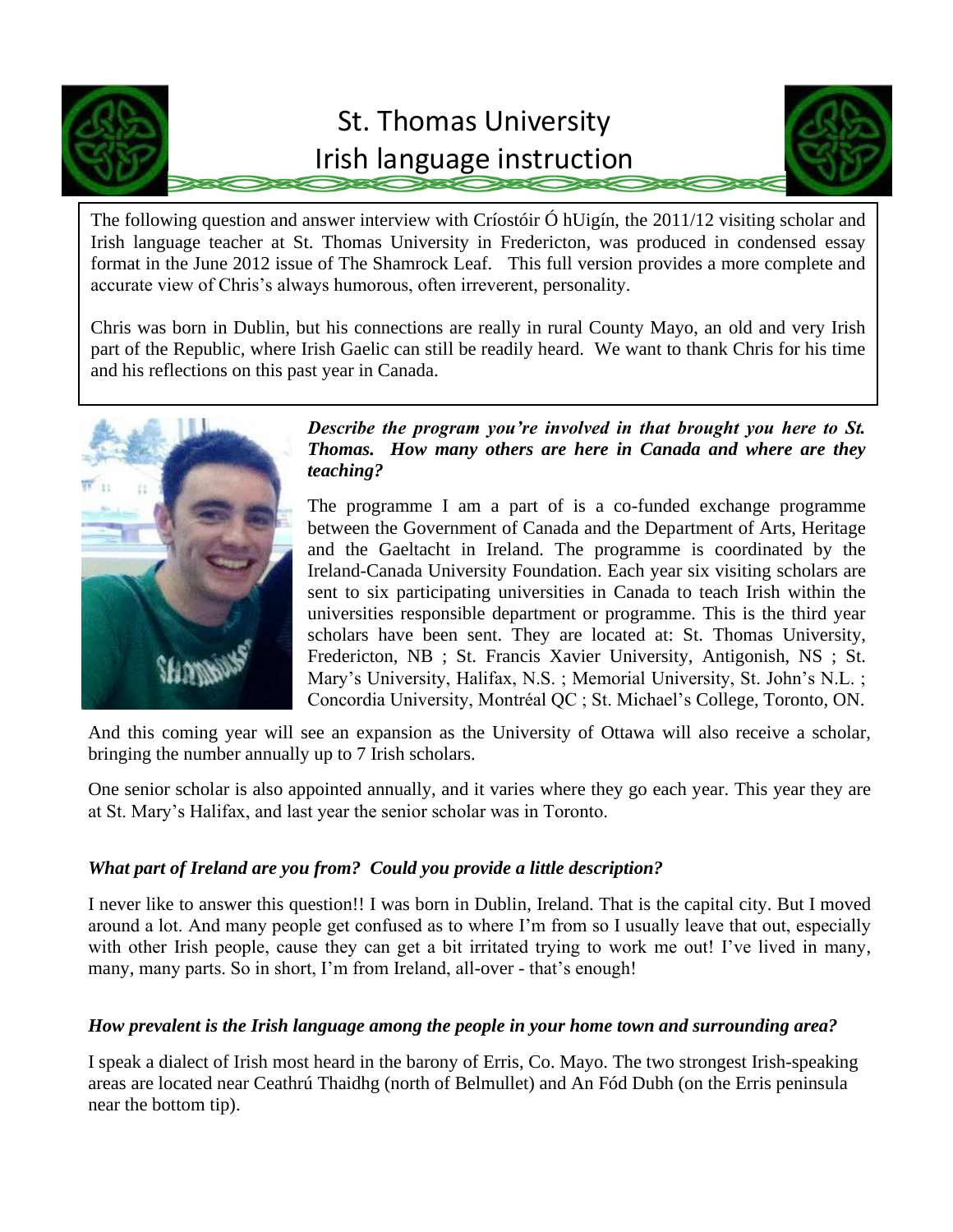It's complicated to explain, because the government chose to draw language boundaries in 1922 and again in 1956 to mark officially Irish-speaking areas. When they first drew the lines, the surveyors hugely exaggerated the amounts of Irish-speakers in regions so that poor families (Irish and Anglophone) could avail of state grants and benefits. So the language was weakened because large Anglophone areas were included, for reasons other than linguistic ones. The whole barony of Erris is designated Irish-speaking, in reality back in 1956 only the two towns I mentioned were actually Irishspeaking. English was the lingua franca in all other areas. That said, you will hear Irish in Belmullet the largest town in the barony and see bilingual signs, so had it not been for the silly boundary exaggeration we would probably be saying Irish is growing in Erris. But because it was drawn, we tend to say Irish is dying and less used. Even in these two Irish-speaking towns, Irish is under serious threat from English. The towns are peripheral and rural, sparsely populated, with very few young people. I suppose they are townlands rather than actual towns!

Nationally it is another story. Officially we are a bilingual nation, Irish and English are both official languages. Although you wouldn't be aware of that if you weren't Irish or you hadn't spent a good deal of time in Ireland. Unlike Canada, Ireland is not widely known as bilingual. And even Europeans ask when I say I speak Irish, oh you mean the dialect of English, and then I say no, and they ask do I mean Gaelic, and it goes on like that. Of course, the Irish government and Tourist Board do not even think to promote Ireland as having two official languages. With Canada, it is obvious, especially when contacting embassies and getting tourist information, you always say it is available in both of Canada's official languages. In Ireland, if it is available, you're lucky and even then it would not be advertised. I don't think the government even think about it- that Ireland is bilingual. It's only when an Irish-speaker complains that they suddenly go- "Oh, they speak Irish…. Have we got that in Irish? Etc."

Ireland has around 4.5 million (not including Northern Ireland). About 4% of the country is Irishspeaking, and around 40-45% are bilingual to some degree. Realistically, we accept that around 80,000 people speak and use Irish in the real sense, between native Irish speaking and fluent bilingual Anglophones. If we include Irish immersion schools that rises to somewhere between 160,000 and 200,000.

Conversely, virtually all Irish native speakers are bilingual in English. Younger speakers sometimes have a better competence in English, especially written English, thanks to lax government planning in various fields, and parents' willingness to allow English dominate. Some older people in their 60s and up may have very little or broken English, but I do not know if we have any left that speak no English at all. We certainly have Irish-speakers with limited English, where they may make themselves understood, but they would prefer, and be most at ease, in Irish, i.e. if they needed a doctor for their broken leg the screaming and shouting would be in Irish rather than English. Many children who have not yet started school would also not speak English if they were from strong Irish-speaking families & areas, although they pick it up quite fast, that by 7 they are talking well in English.

#### *When you first arrived in Canada what were your first impressions? Was there anything that stood out, and I mean locally, not just in the university?*

The heat and the trees. It was 30 degrees, there was no wind anywhere,, and the damn forests spoil the view!!! I suppose for an Irishman, it looked like America looks to us on TV. So that was very strong and the accent is close to the American ones across the border. It took a while to able to see any difference between Canada and America - aside from the Queen and Metric measurements and French. But I understand the differences better now. Hence why I do the odd shop in Maine now and again!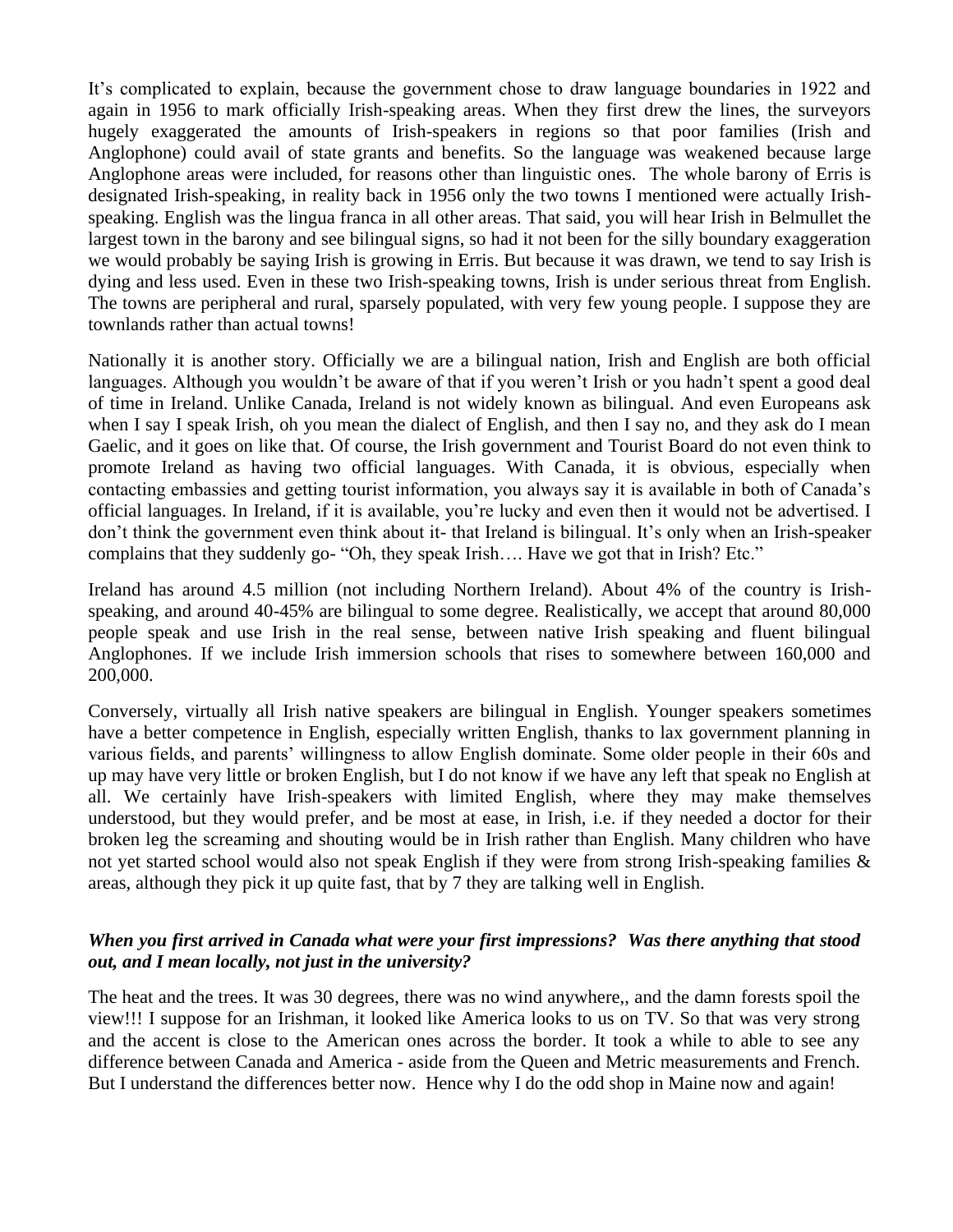Canadians are very quiet, you can be in a public place and all around they are gossiping or speaking to friends and you can't hear even a whisper! That is a skill I have yet to manage.

It was my first time being in North America ever, when I arrived so I was so excited and overwhelmed that it's hard to pinpoint anything from that memory. It was fun; I came through the States on the way so I just felt like I had been put inside the TV listening to all the accents, seeing yellow school buses, skunks, bears and all that stuff.

## *How do you go about teaching your students a language so unfamiliar to them? Are there special methodologies you use? How do you find their enthusiasm for it? Do you have the impression that any of them will carry on further with it?*

Anglophones aaaalways ask this! Irish is as foreign to an Anglophone as is French. So I go about it the same way as a French teacher does. The only thing with Irish that's harder is it's more structured, there is more grammar and the spelling system is very different to Latin Based languages. We use the same alphabet, but letters are sounded differently - for example the combinations: bh, mh, dh are all sounded as either an English v or w sound.

Listening and repeating are good to begin, tongue-twisters, games and getting them speaking to each other and to me is important. You have to be encouraging as language learners are always ashamed to speak when they start out as they know they are saying it wrong or have mixed up the sentences. Or they have forgotten a word for something.

I found they were enthusiastic as could be for Uni students! They chose Irish as an elective so they chose to be in my class I didn't bolt them to the desk and force them to stay.

Well at St. Thomas there are only two courses Irish I and II. So after the second one there is nothing. I would love if STU would let me go back and continue on with Irish III and IV, then we would have an Intermediate class. And many had said to me they would take such courses if was teaching them. I'm trying to persuade them that the new scholar coming will be good too and they should take his courses.

A lot, I guess, enjoyed my personality and took my classes because I am, shall we say, quite unique – as far as a lecturer goes. They related to me and wanted to hang out with me sometimes - which was tough because I couldn't do that in my position. That said, even though I had to remain the "professional", they still enjoyed my classes and a lot came up to me to tell me that at the end of the year and one or two said to look them up if I end up in their neck of the woods, so I must have done something right!

#### *Do you think there are things that could be added to the St. Thomas Irish Studies that might attract more students to enter the program?*

I feel Irish studies is grossly underfunded/estimated at STU. The bigger departments and programmes are given all the opportunities. I feel smaller programmes are in more need of assistance to grow and make STU more diverse, rather than giving additional funding to, say, a well-established department that can easily pull in the students and researchers and survive on its own. Irish Studies, is not even a department yet at STU, which really baffles me. It should be and we should have a permanent member of staff who can teach Irish. That way the visiting Irish scholar has a mentor and we could have double the courses in Irish for students. I managed to fill my second semester beginners' course in Irish and it would be hugely significant if STU could offer the continuing course for those students in Semester 1 in the fall. However, because the scholar only teaches three courses over the entire year, the continuation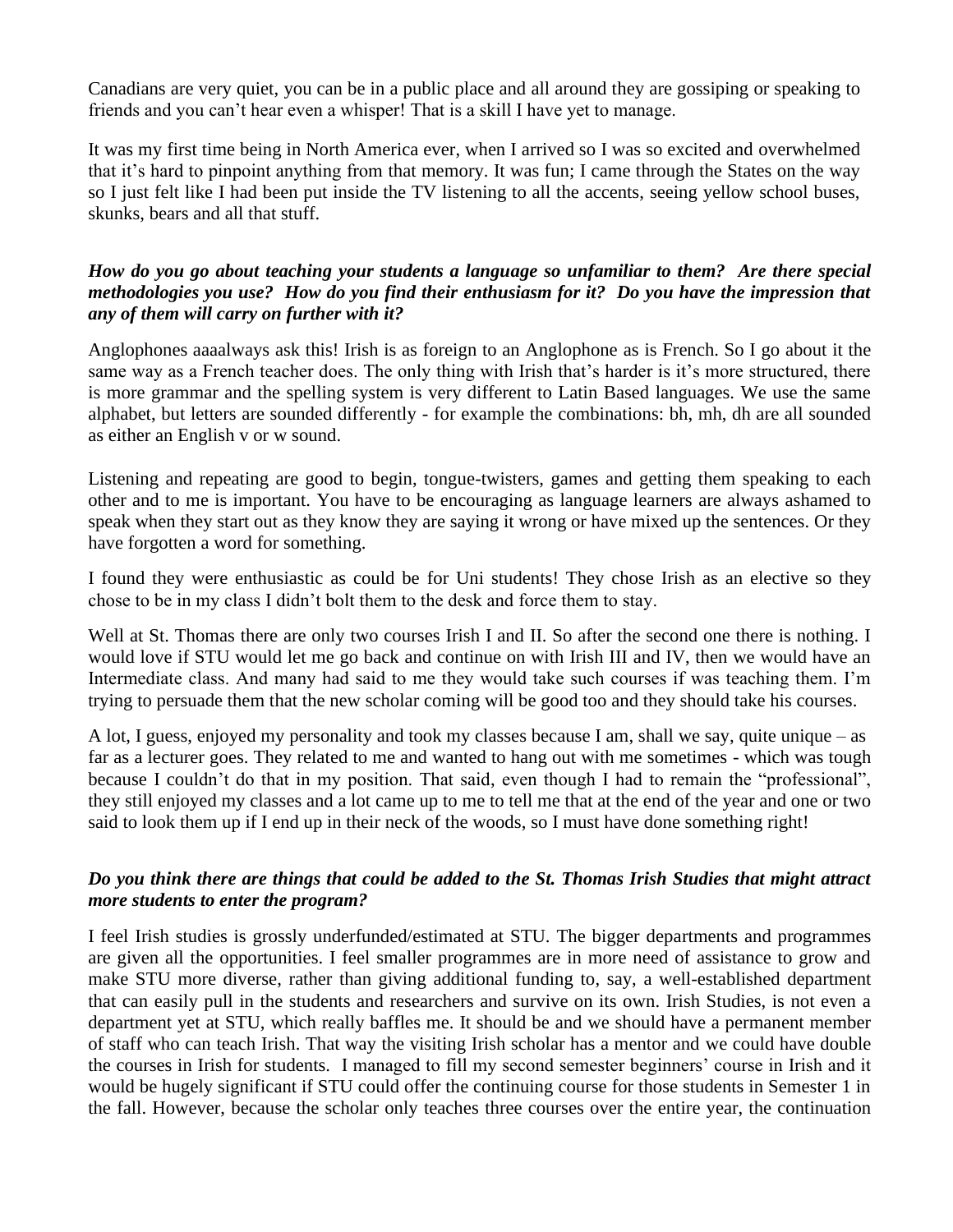won't be offered in until Semester 2 and many of my students may feel they have forgotten too much in a year's gap and might be discouraged from taking it. I would love to see a Minor in Irish Language, as well as Irish Studies be available. That said, we need more staff and courses to do that. It is difficult as STU, like most universities today, is having problems distributing funds to departments and programmes etc. and it is hard to ask the university for additional funding for Irish, when larger departments also want funding for various endeavours. It's complicated. I just hope we strike oil in NB soon so the money troubles are no more!!

#### *Have you found many differences between university life here in Canada and that back in Ireland?*

Yes. Uni here is totally à la carte. It's very like high school to me. The kids are very dependent on their parents and they aren't able to do much for themselves, as adults would. A 19-20 year old Canadian student would be on par with a 16-17 year old Irish high school student, in terms of know-how and maturity.

In Ireland, and most of Europe, Uni is very prestigious, here virtually all kids go to post-secondary institutions, be it NBCC or University. This is not so in Ireland. In Ireland if you go to university, you have your course (Major to a Canadian) chosen before you finish school. When you enter Uni, you pick your modules (courses to a Canadian) from within your programme only, e.g. if you take French, you pick modules and electives within the French department only, you can't decide you want to take Criminology 101 in First year as an elective as this is part of your BA. In Canada, you select courses and then work out have you enough in one area to major in something. That is totally a foreign concept to me. It is very generalised in my opinion. Irish kids have to know what BA they want before February of their last year. And even then the year before they have to make sure they select the right high school subjects to study in order to qualify for their BA. There are conditions for all university courses. If you want to study Science, you need to take Honours Maths, plus probably two Honours Science subjects and score at least a C if not a B to be acceptable to minimum entry requirements.

It also amuses me how on campus that student residences have a cafeteria and the students have meal cards. In Ireland residences, each floor or apartment is equipped with a fully kitted-out kitchen. Students are expected to be able to cook for themselves. Of course there is a cafeteria on campus during business hours, but students go to the store and buy their groceries and make their own meals back home. I laughed when I heard to this meal card. I don't think it helps students learn to fend for themselves. When will they learn to cook and budget if it's all paid for by their parents and then they have their meals in front of them every day without question?!

The style of courses here is odd also. Every course is three hours per week and that is it. In Ireland, it varies with the course, some are one hour, some are five. On top of the course classes you always have extra discussion groups or tutorials in smaller groups. And in Ireland, for each hour of contact you have in a course you are required to spend double that amount doing independent study. This is weighted into the Irish credit hour system, and Canadians have the most fun trying to understand our system. But students in Ireland will spend that time studying, writing essays, or doing projects, as the courses are structured in such a way that you have to spend that time doing your work or you won't get a passing grade. It's not like Canada, where if you're in class, follow what goes on and revise your notes you pass your class, oh no, that would be high school to us.

Graduate School in Canada is more equivalent to Undergraduate in Ireland, in terms of workload and the maturity of the students. Does any of this make sense??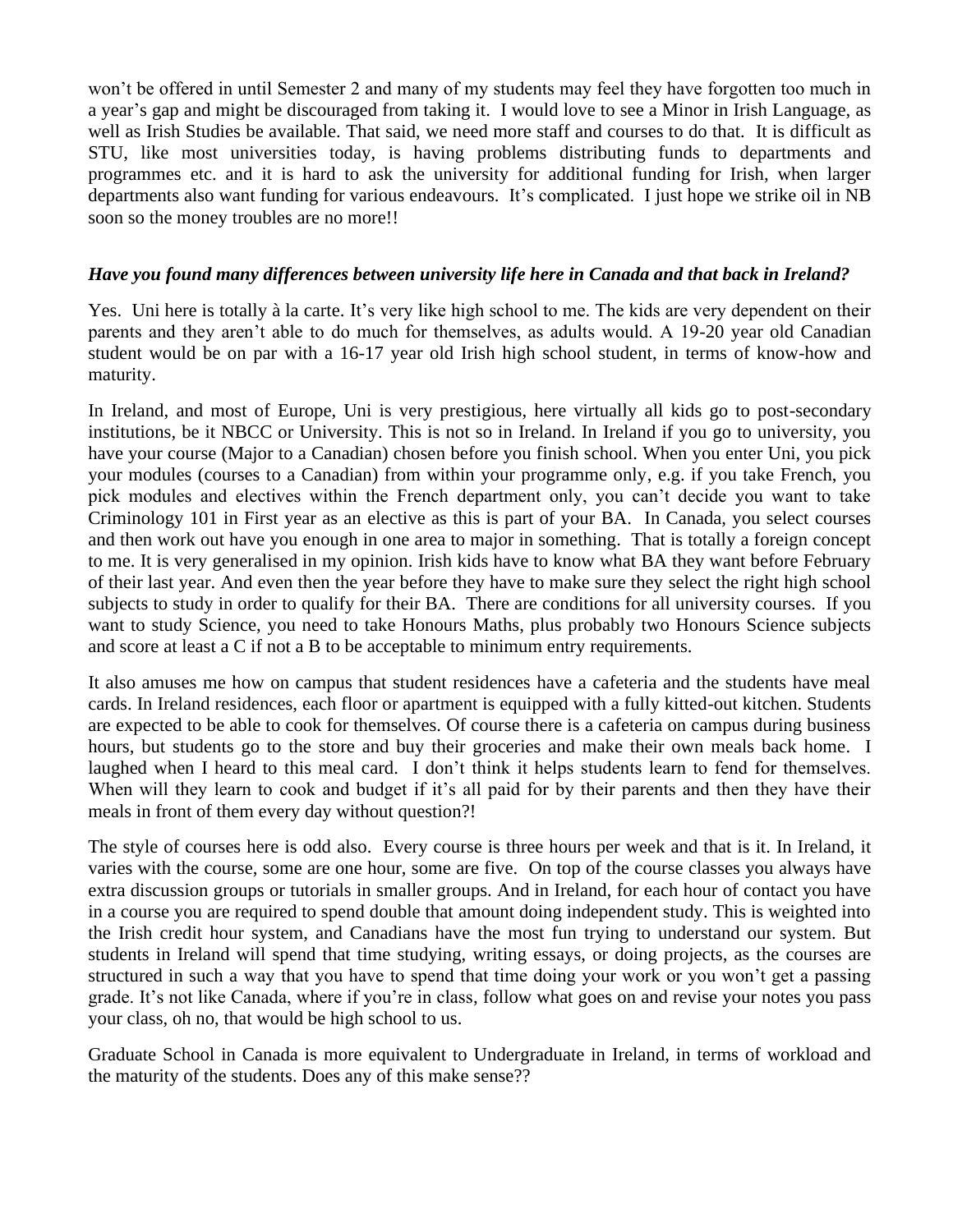## *Although we were blessed with an uncommonly mild winter this year, how did you find it? How different was it from back at home?*

Oh it was grand. I enjoyed it. I like the cold so it doesn't bother me. We don't get snow often at home, but, thanks to weird weather, winter 2010 in Ireland brought -20 degrees and maybe 15-25cm of accumulation of snow around Christmas. That is unprecedented for 50 years back home. I guess that was good preparation for here. This year, winter 2011, it was +15 on Christmas day, so god knows what's going on. We were anticipating -10 to -20 again and we didn't get it! Normal Christmas temperatures for us would range from  $-5$  to  $+5$ .

*What are your impressions of our local activities and attractions – hockey games – did you have the chance to see one in person?; the farmers' market – how does it compare to back home?; Have you become a Tim Horton's fan? What are your favourite restaurants/fast foods and which do you miss most from back home?*

If I were Canadian, I would have played hockey and I probably would be at STU studying on a hockey scholarship playing for the Tommies. I love to watch it. I wish I could play it. I'm trying to learn but it's something that will take a long time as I only started learning to skate at 16 or 17 and, in Canada, I am trying still to correct silly things like weak ankles on the ice. I will get it eventually. I can skate well enough though. Not quite ready to try hockey just yet.

I've been to couple of hockey games. I want to get to more next year. I'm watching the playoffs but the Canadiens are out, so it means nothing anymore.

Farmers Market - Great for breakfast!!!!

I like Tim's, but I'm no Canadian - I kept forgetting to roll up the rim and check to see if I'd won anything. I was coldly told that no self-respecting Canadian would forget that - to which I replied "I ain't no self-respecting polite Canadian". I don't drink coffee and never have as it makes me very ill. I do get tea at Tim's though and I like it - also addicted to blueberry muffins.

Ok at the mention of fast food I am going to warn you that this is a North American thing. Eating in Ireland does not centre around restaurants and fast food joints! In Ireland, we eat at home, at friends, or in a family fun café or sandwich bar. The food at home is amazing, you have no idea! Over here, it's all chains and brands.  $\odot$  We do have McDonald's and Burger King and the likes but you won't catch Irish people eating out there often. Maybe teenagers on the way to the cinema or something. Before coming to Canada I had not been in McDonald's or Burger King in years! Now I am there maybe once a week, maybe twice, and it frightens me. I try to cook at home as much as I can but if I'm on the go on the road or in town, I don't have a lot of choice - there are few sandwich bars or decent cafes with the food I am used to at home here. I'm adapting, but I haven't found my Canadian self yet in terms of food and eating habits.

I am partial though to Pulled-Pork in a box, poutine is my drunk food, and I do enjoy a Canadian BBQ around a bonfire.

*Have you been back to see your family this year? What stories of your experience in Canada were they most interested in?*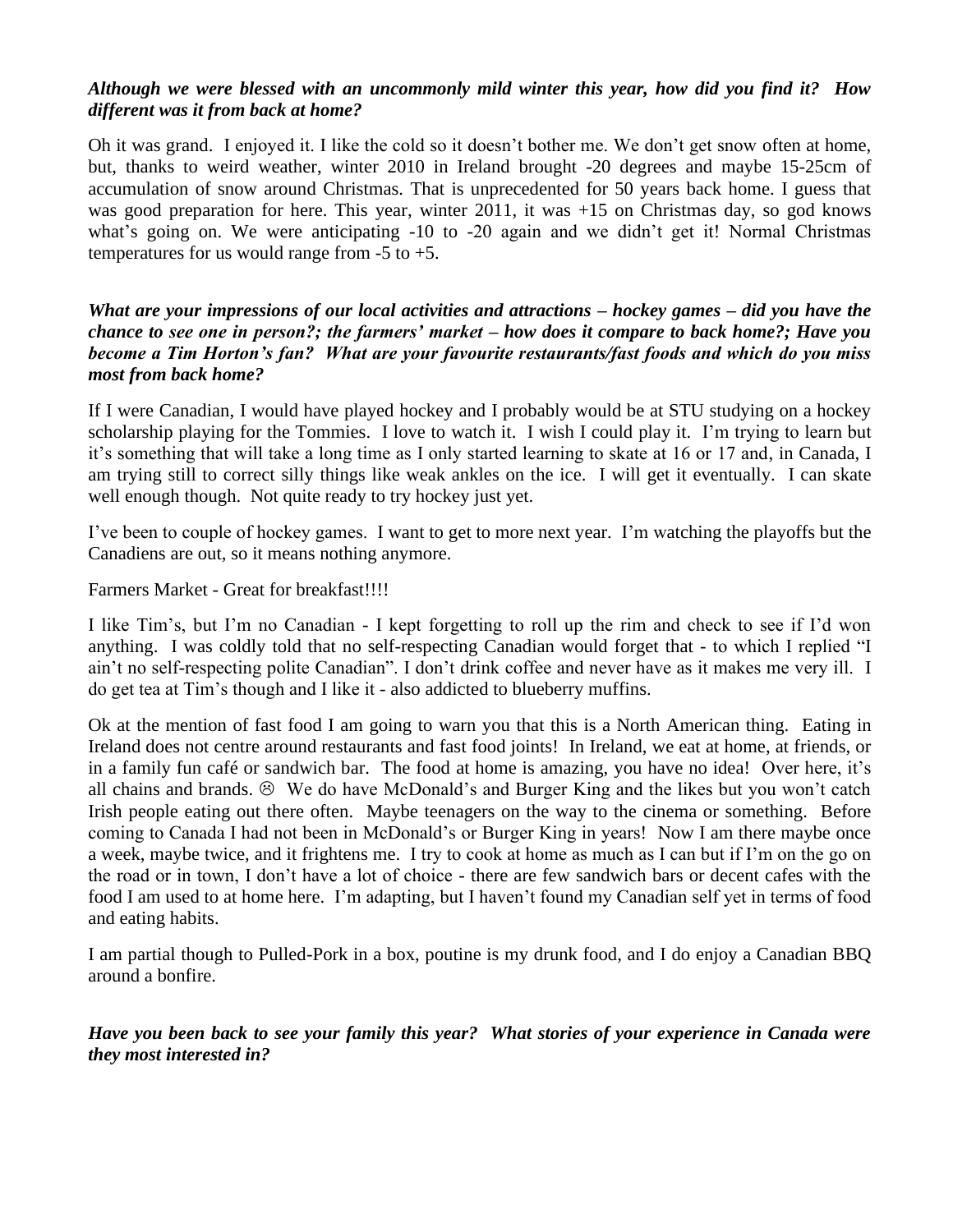I went home for Christmas. They just asked if I liked it and showed them pictures. They asked typical things as Irish people who haven't been here would: "Do they really say Oot and Aboot and Eh?", "have you tried maple syrup?" "is there moose everywhere?" "is it really American" and such. You have to bear in mind Irish people will refer to "American", when talking about the U.S and about Canada as well, we mean NORTH-American, but we say American. Canadians take offence, misunderstanding that we do actually know Canada is a separate country.

I'm trying to remember if there is anything in particular, but it's mostly "Is it just like as it is on TV?" I know I had thought from TV everything would be gigantic size, houses, cars etc. The houses can be big, but cars are more or less non-gigantic. Houses over here in the Maritimes are definitely upside down in layout though to an Irish person. For me it's like Scandinavia or Greenland meets America.

# *What places have you managed to visit while you've been here? Any experiences stand out for you in particular?*

I've been around and out of New Brunswick. Within NB I have seen Moncton, Bouctouche and that general area, as well as Saint John and Fredericton. I've seen up as far as Hartland and Woodstock on the west side. And I've got briefly to the centre Boiestown, Doaktown, Blackville, Miramichi. I've yet to see Fundy and the Acadian Peninsula up by Bathurst and Edmundston direction.

Other places Nova Scotia I've seen Halifax and the Annapolis Valley and a little of Cape Breton and the Celtic Colours festival there.

I've been to PEI and I LOVE it. It is literally New Ireland. It looks like home. They have a slight lilt (not as good as Newfoundland, but good enough). They quarrel over land and fishing, the weather. They gawk when an out-of-towner walks in a bar and they know how to hold their drink. I love those Islanders with a passion.

Went to Newfoundland and loved it too. Their accent is a mix of Cork/ Waterford / Wexford in Ireland and we had some fun explaining we weren't from NL. The locals couldn't tell the difference. It doesn't look like Ireland to me though, even if it sounds like it.

Briefly been to Ottawa and Kingston in Ontario - a different world to the Maritimes. I'm definitely an adopted Maritimer as I found Ontario sooo strange. I was in Montréal briefly as well but I'll need to spend more time there to get a better picture of Québec. I have haven't decided whose side I'm taking there, Québec or the rest of Canada, we will see.

Not yet been out west, but I'll get there some day. I'm not in a rush though. I love my maritime Canada.

And Lastly, Stateside - - I've been through Maine all the way to Portland. It I more like how I would imagine a North American town to look. Also saw New York on St. Patrick's Day - a weekend to be remembered with my god Islander friend Ferne Stewart. Definitely an unforgettable experience!

# *What are your plans for after your term here is up? Have you considered staying in Canada or do you feel it's time to go home to your family and friends?*

I am not going anywhere! I will be around for a year or two more at least. There are no prospects back home, so I'm waiting on here till things get better. If that takes 10 years then I guess I'll have made a life here and stay more permanently, but I don't want to think about that now. Every Irish emigrant is so